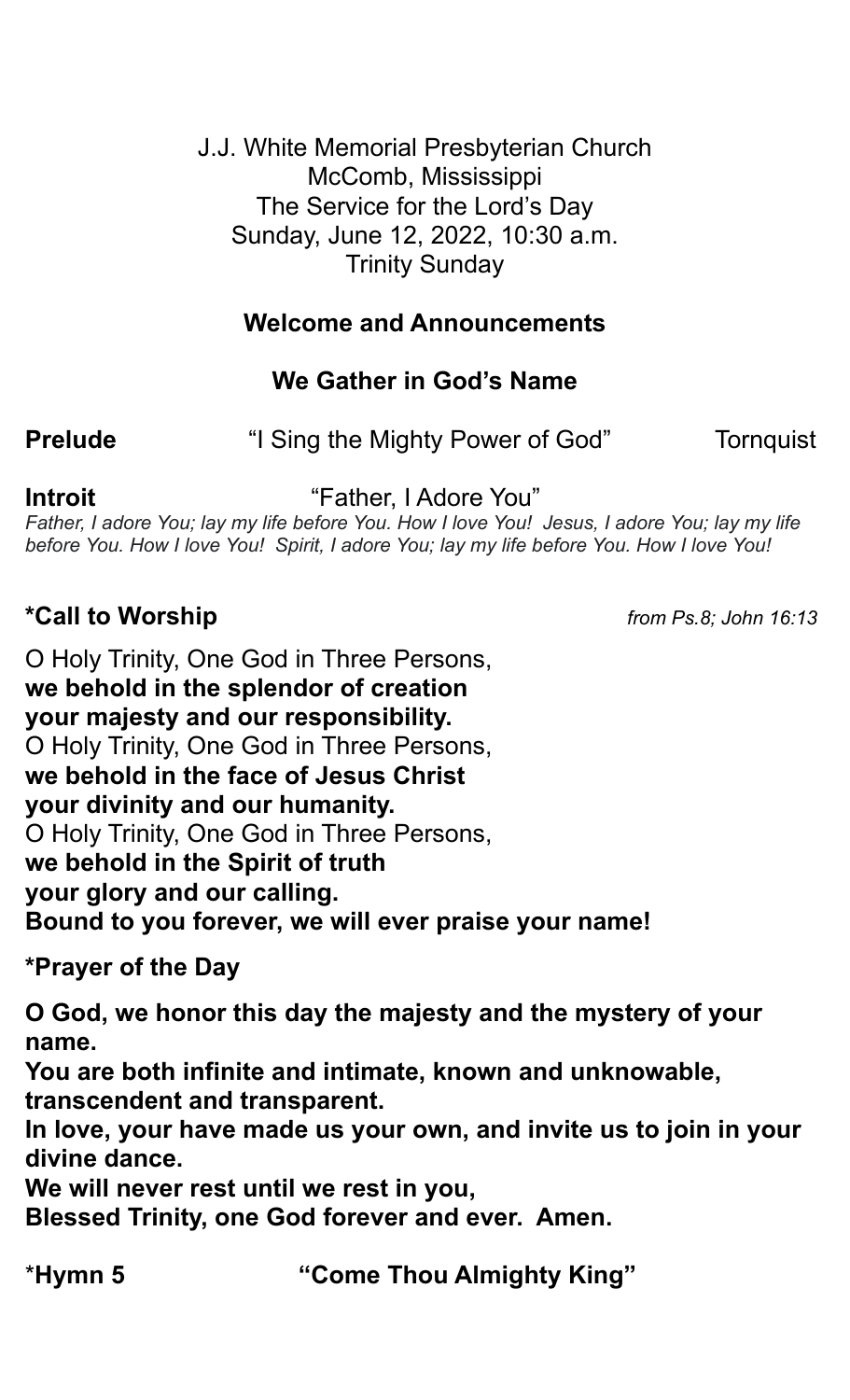# **Call to Confession**

God invites us to a real relationship, a place where we are honest with ourselves, others and God. Let's start here, confessing the uncomfortable truth of our sin, together.

#### **Prayer of Confession**

**If we say we have no sin, we are not being honest, and the truth is not in us. Therefore we confess our true selves: that we have often ignored our own privilege even as we benefit from it. That we have not listened to the pain of others but have instead dismissed it to keep ourselves comfortable. That we have not done the hard work of belonging to each other. We also confess that we are better than this: our sin is not all we are. With your help, God, we can change. We can listen. We can heal and bring healing to others. We confess this possibility, in the name of the One who makes all things possible. Amen.** 

### **Assurance of God's Forgiveness**

We belong to God. We belong to each other. God does not look at us and see only sin; God sees belovedness. Believe that in Jesus Christ we are forgiven, in ways we may never fully understand. This is good news. **Thanks be to God.**

Now may the peace of Christ be with you all. **And also with you!** Amen.

### **We Hear God's Word**

### **Special Music "As the Deer"**

"Dierdre Reynolds, Vocalist; Jennifer Sanders, Pianist

 As the deer panteth for the water, so my soul longeth after Thee. You alone are my heart's desire, and I long to worship Thee.

 You're my friend, and You are my brother even though You are a King. I love You more than any other – so much more than anything.

 I want you more than gold or silver. Only you can satisfy. You alone are the real joy giver and the apple of my eye.

 Chorus: You alone are my strength; my shield. To You alone may my spirit yield. You alone are my heart's desire, and I long to worship you.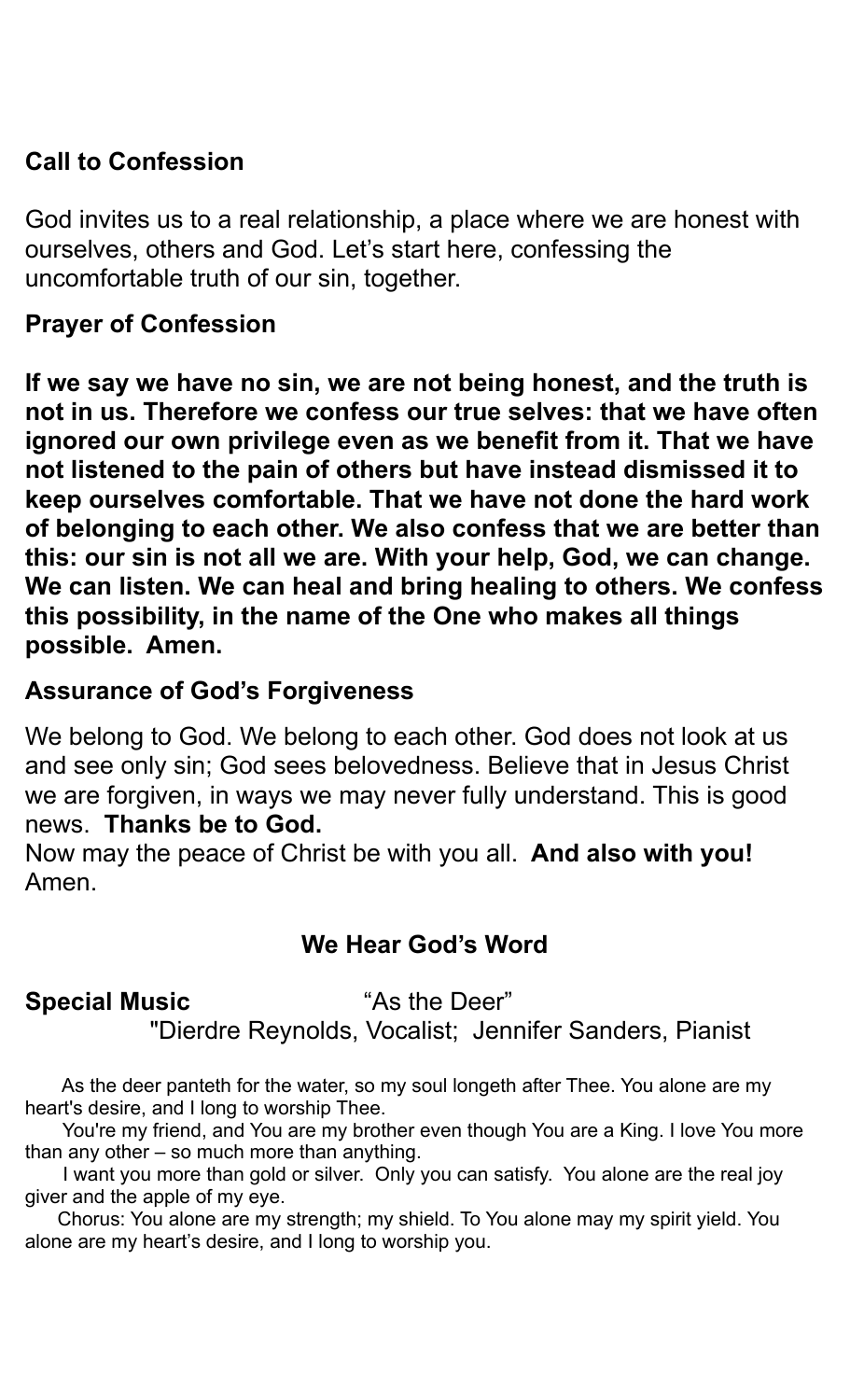# **A Prayer for Guidance as We Hear God's Word**

**Scripture** John 16:12-15

**Sermon** "Blessed Trinity"the Reverend Chris Richardson

### *\****An Affirmation of Faith** *The Apostles' Creed*

**I believe in God, the Father almighty, Maker of heaven and earth, and in Jesus Christ his only Son, our Lord; who was conceived by the Holy Ghost, born of the Virgin Mary, suffered under Pontius Pilate, was crucified, dead, and buried; he descended into hell; the third day he rose again from the dead; he ascended into heaven, and sitteth on the right hand of God the Father Almighty; from thence he shall come to judge the quick and the dead. I believe in the Holy Ghost; the holy catholic church; the communion of saints; the forgiveness of sins; the resurrection of the body; and the life everlasting. Amen. \*The Gloria Patri** 

**Glory be to the Father and to the Son and to the Holy Ghost. As it was in the beginning, is now, and ever shall be, world without end. Amen! Amen!** 

# \***Hymn 2 "Holy, Holy, Holy! Lord God Almighty" (verses 1&4)**

### **Offertory Sentence**

Out of the abundance of God's own life, we have received the abundance of God's creation, God's word, and God's love. Let us return to God a portion of all that we have been given, with joyous and glad abandon.